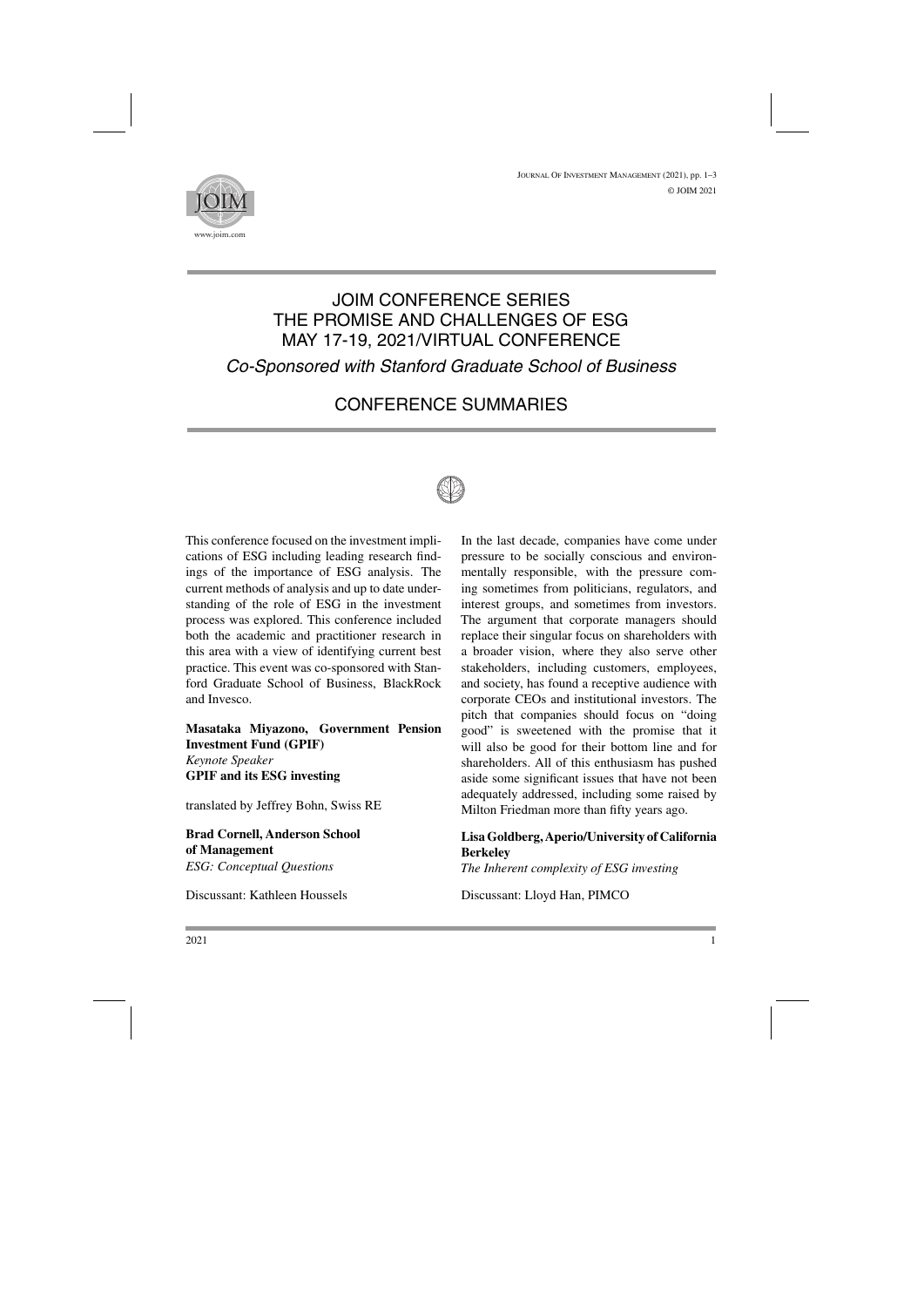Many investors have shifted their asset allocations to account for Environmental, Social, and Governance (ESG) issues. While we welcome this shift from an ethical perspective, the financial and non-financial benefits of ESG investing as well as best practices for portfolio construction are subjects of heated debate. We look at aspects of the debate through a series of practical examples. First, we illustrate the tradeoff between risk control and unwanted exposures in energy and "vice" stock exclusions, which have exhibited inconsistent performance at a ten-year horizon. Next, we show how recent underperformance of a gender lens portfolio has been confounded by technology stocks. Finally, we explore how ESG score disparities lead to important differences in portfolios constructed with these scores. In aggregate, our examples point to the inherent complexity of ESG investing, which will benefit from better data, transparency, customization, and an acknowledgement that doing good does not necessarily lead to doing well. An important theme throughout this paper is that everything should be made as simple as possible, but no simpler. This work is in collaboration with Jeff Bohn and Simge Ulucam.

#### **Ben Meng, Eight Sequoias LLC**

*The Inflection Point for Sustainable Investing*

Discussant: Cel Kulasekaran, Windham Capital Management

The COVID-19 pandemic has accelerated a few investment trends. For example, we have seen a drastic rise in self-claimed ESG funds during the pandemic. What are the drivers behind such a rise? Extreme weather events? Civil society? Generational shift? Government interference? Investors' demand? And more importantly, does the rise indicate that we are at an inflection point of ESG investing? This presentation attempts to address this question by three steps: (1) identify and assess each of the drivers of demand for ESG investing (2) identify and assess each of the enablers of ESG investing and (3) put the demand and supply sides together—what does the gap mean and are we at the inflection point of ESG investing? The presentation concludes with some concrete recommendations to bridge the gap between the supply and demand sides of ESG investing such as investment grade ESG data, appropriate policy supports and global collaboration.

#### **Jay Raol, Invesco**

*The Influence of ESG on Fixed Income Portfolio Manager Behavior*

Discussant: Shaojun Zhang, Vanguard

Environmental, Social and Governance (ESG) signals have gained increased attention with investors especially in equities. Existing work has looked extensively at the impact on the risk and return profile of ESG portfolios, their impact on asset pricing and interactions with existing factors. While there is strong momentum towards ESG adoption, several studies have noted the different ESG data sources and methodologies can create uncertainty in ESG measurement. However, both adoption and analysis of ESG in corporate bonds has lagged behind equities. We explore the impact of ESG on corporate bond returns and characteristics. We find similar results to previous studies that observe a strong correlation between ESG exposure and corporate default risk. In order to better understand how potential uncertainty in ESG data and the correlation of ESG to corporate default risk effects portfolio construction, we look at the portfolio exposures and characteristics of the largest fixed income ESG managers. Among several interesting observations, we note that most managers largely agree on which companies have low ESG exposure. ESG exposures reduce the credit beta of a portfolio to traditional fixed income benchmarks as proxied by passive managers. Active managers tend to overweight